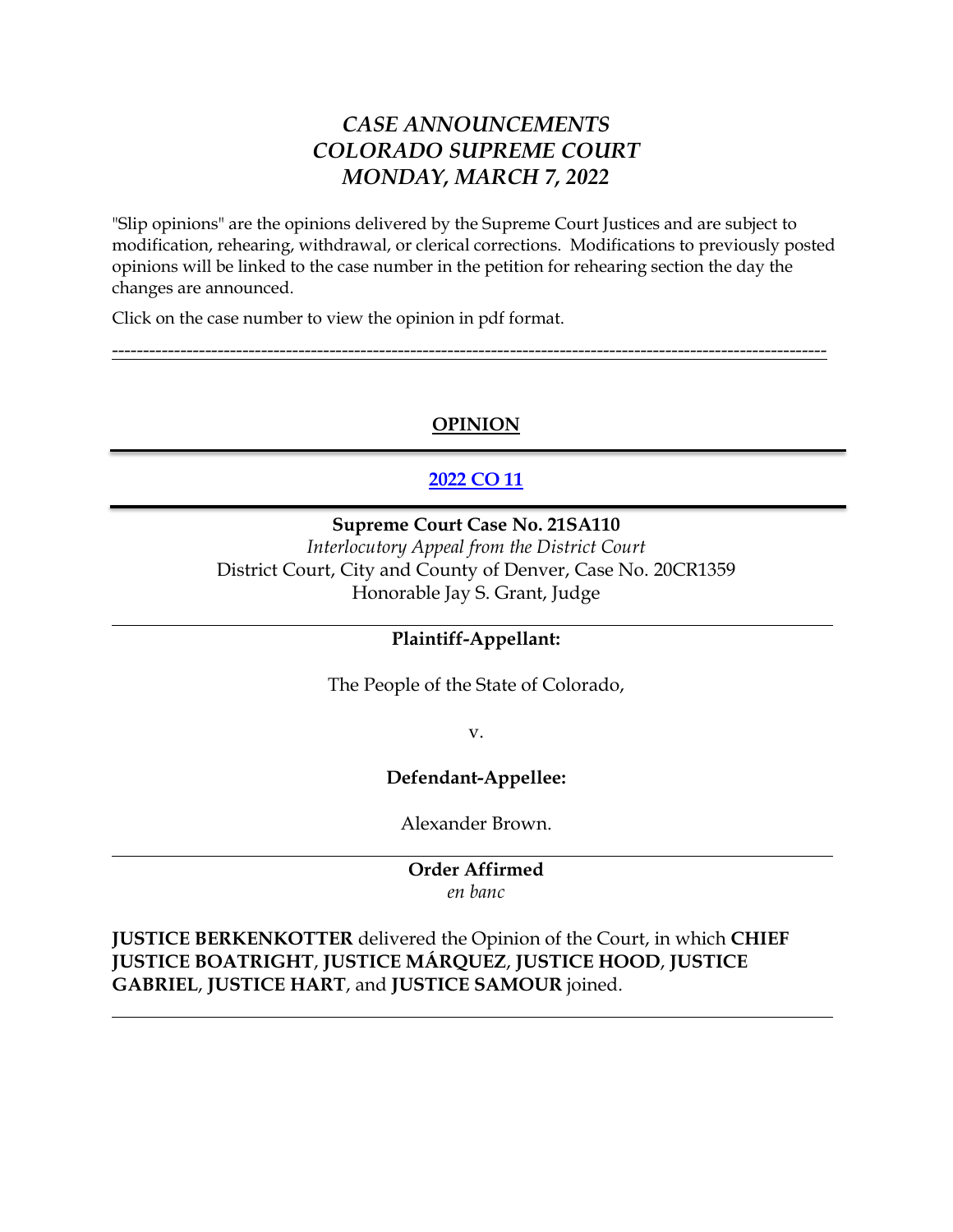## *COLORADO SUPREME COURT CASE ANNOUNCEMENTS*

## **GRANTED PETITION FOR WRIT OF CERTIORARI**

-------------------------------------------------------------------------------------------------------------------

**No. 22SC29, Court of Appeals Case No. 21CA381 Petitioners:** The People of the State of Colorado and E.A.M, minor child, **In the Interest of Minor Child:** E.A.M., v. **Respondent:** D.R.M.

Petitions for Writ of Certiorari GRANTED. EN BANC.

[REFRAMED] Whether the court of appeals erred in its analysis and application of § 19-1-126, C.R.S. (2021) and 25 C.F.R. § 23.107(c) in concluding that the juvenile court had "reason to know" the child is an "Indian child" under the Indian Child Welfare Act ("ICWA").

[REFRAMED] Whether the court of appeals, in departing from decisions of other divisions, erred in vacating the judgment of the juvenile court and authorizing a new appeal from any reinstated termination judgment rather than a limited remand for further determinations.

DENIED AS TO ALL OTHER ISSUES.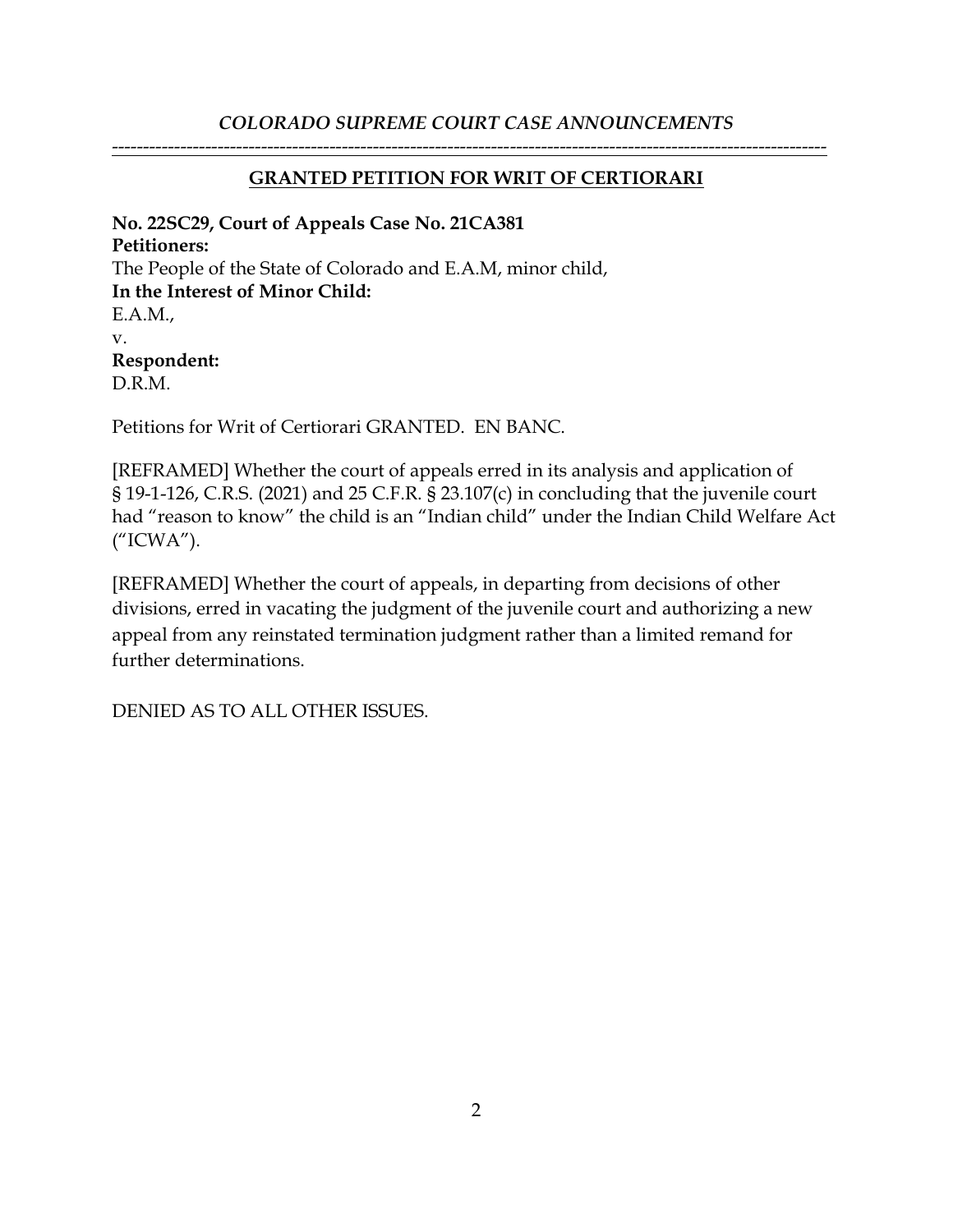#### **DENIED PETITIONS FOR WRIT OF CERTIORARI**

-------------------------------------------------------------------------------------------------------------------

#### **No. 21SC549, Court of Appeals Case No. 20CA720**

#### **Petitioner:**

Julie Barnes,

v.

#### **Respondent:**

State Farm Mutual Automobile Insurance Company, an Illinois Corporation.

Petition for Writ of Certiorari DENIED. EN BANC.

#### --------------------------------------------------------------------------------------------------------------------- **No. 21SC594, Court of Appeals Case No. 19CA2076**

#### **Petitioners:**

Anthony T. Accetta and Nancy Accetta,

**v.**

## **Respondents:**

Brooks Towers Residences Condominium Association, Inc., a Colorado nonprofit corporation; Mark Trenka, in his capacity as a member of the Board of Directors of the Brooks Towers Residences Condominium Association, Inc.; Marla Grant, in her capacity as a member of the Board of Directors of the Brooks Towers Residences Condominium Association, Inc.; Bill Clarke, in his capacity as a member of the Board of Directors of the Brooks Towers Residences Condominium Association, Inc.; Clay Courter, in his capacity as a member of the Board of Directors of the Brooks Towers Residences Condominium Association, Inc.; Robb Green, in his capacity as a member of the Board of Directors of the Brooks Towers Residences Condominium Association, Inc.; and Joan Foster, in her capacity as a member of the Board of Directors of the Brooks Towers Residences Condominium Association, Inc.

Petition for Writ of Certiorari DENIED. EN BANC.

--------------------------------------------------------------------------------------------------------------------- **No. 21SC617, Court of Appeals Case No. 18CA202 Petitioner:** Jerry Lee Cunningham, v. **Respondent:** The People of the State of Colorado.

Petition for Writ of Certiorari DENIED. EN BANC.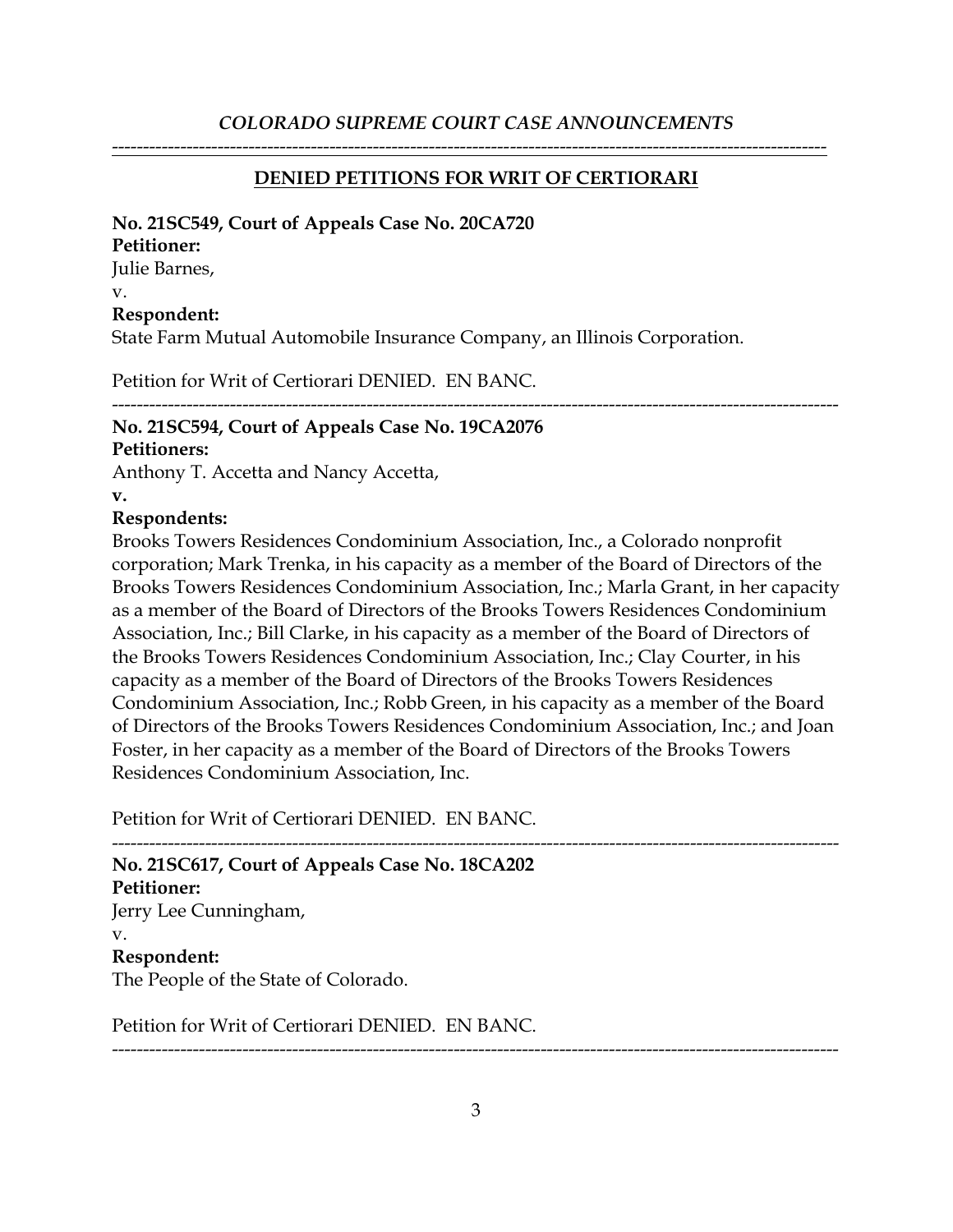-------------------------------------------------------------------------------------------------------------------

#### **No. 21SC718, Court of Appeals Case No. 19CA892**

**Petitioner:**

Juan Manuel Vasquez, v.

## **Respondent:**

The People of the State of Colorado.

Petition for Writ of Certiorari DENIED. EN BANC.

---------------------------------------------------------------------------------------------------------------------

---------------------------------------------------------------------------------------------------------------------

#### **No. 21SC736, Court of Appeals Case No. 17CA2217 Petitioner:** Luis Enrique Guzman-Rincon, v.

# **Respondent:**

The People of the State of Colorado.

Petition for Writ of Certiorari DENIED. EN BANC.

# **No. 21SC762, Court of Appeals Case No. 19CA2341 Petitioner:**

Chauncey Scott Price, v. **Respondent:**

The People of the State of Colorado.

Petition for Writ of Certiorari DENIED. EN BANC.

# **No. 21SC769, Court of Appeals Case No. 20CA154 Petitioner:** Sonja A. Martinez, v. **Respondent:** The People of the State of Colorado.

Petition for Writ of Certiorari DENIED. EN BANC.

---------------------------------------------------------------------------------------------------------------------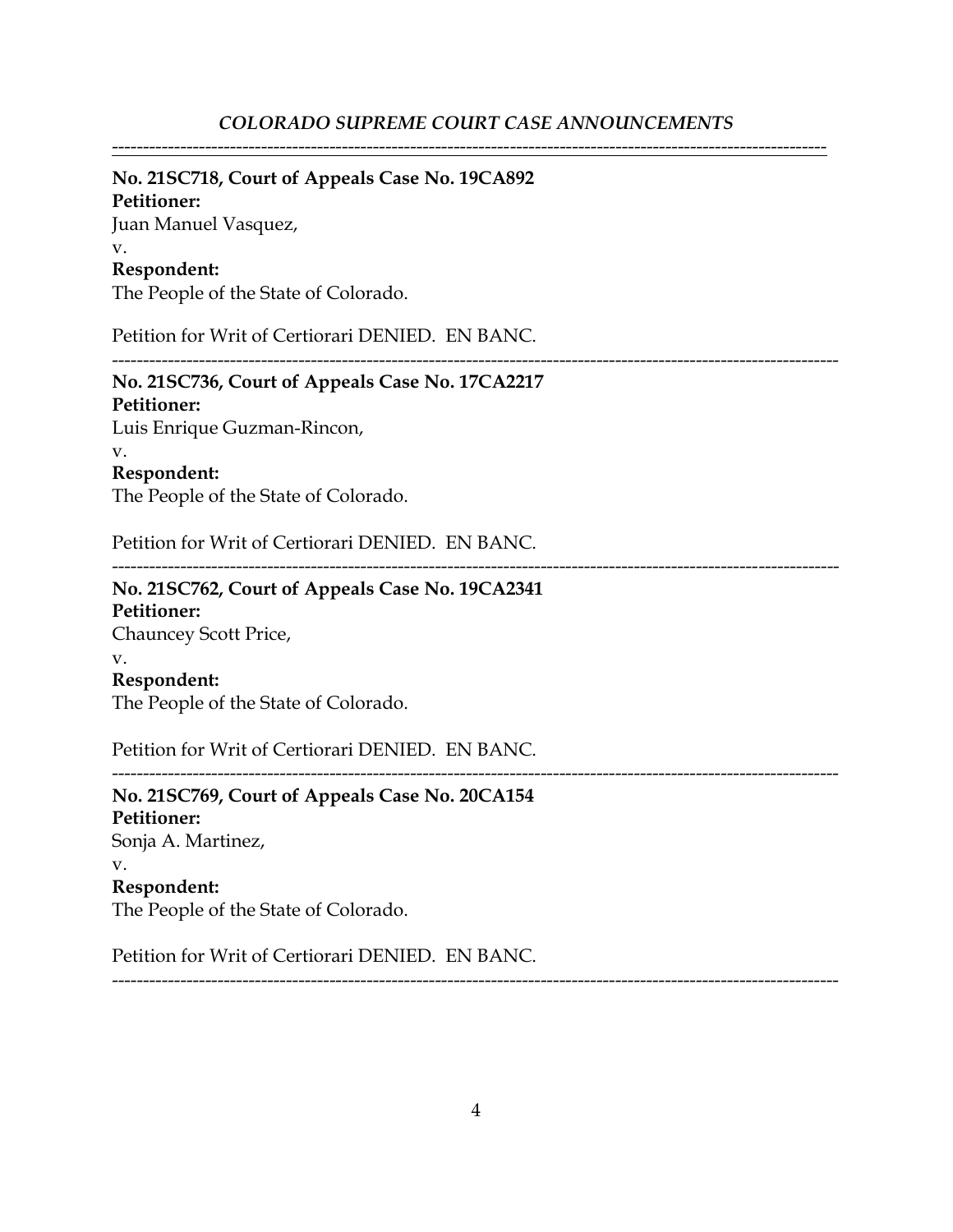-------------------------------------------------------------------------------------------------------------------

## **No. 21SC772, Court of Appeals Case No. 19CA341**

**Petitioner:** Frank Churchill, v. **Respondent:**

The People of the State of Colorado.

Petition for Writ of Certiorari DENIED. EN BANC.

--------------------------------------------------------------------------------------------------------------------- **No. 21SC773, Court of Appeals Case No. 19CA2168 Petitioner:** Daniel Mason, v. **Respondent:**

The People of the State of Colorado.

Petition for Writ of Certiorari DENIED. EN BANC.

---------------------------------------------------------------------------------------------------------------------

---------------------------------------------------------------------------------------------------------------------

## **No. 21SC779, Court of Appeals Case No. 18CA1970 Petitioner:** Walter Harold Martin, v. **Respondent:** The People of the State of Colorado.

Petition for Writ of Certiorari DENIED. EN BANC.

**No. 21SC782, Court of Appeals Case No. 18CA1192 Petitioner:** Gary Finch, v. **Respondent:** The People of the State of Colorado.

Petition for Writ of Certiorari DENIED. EN BANC.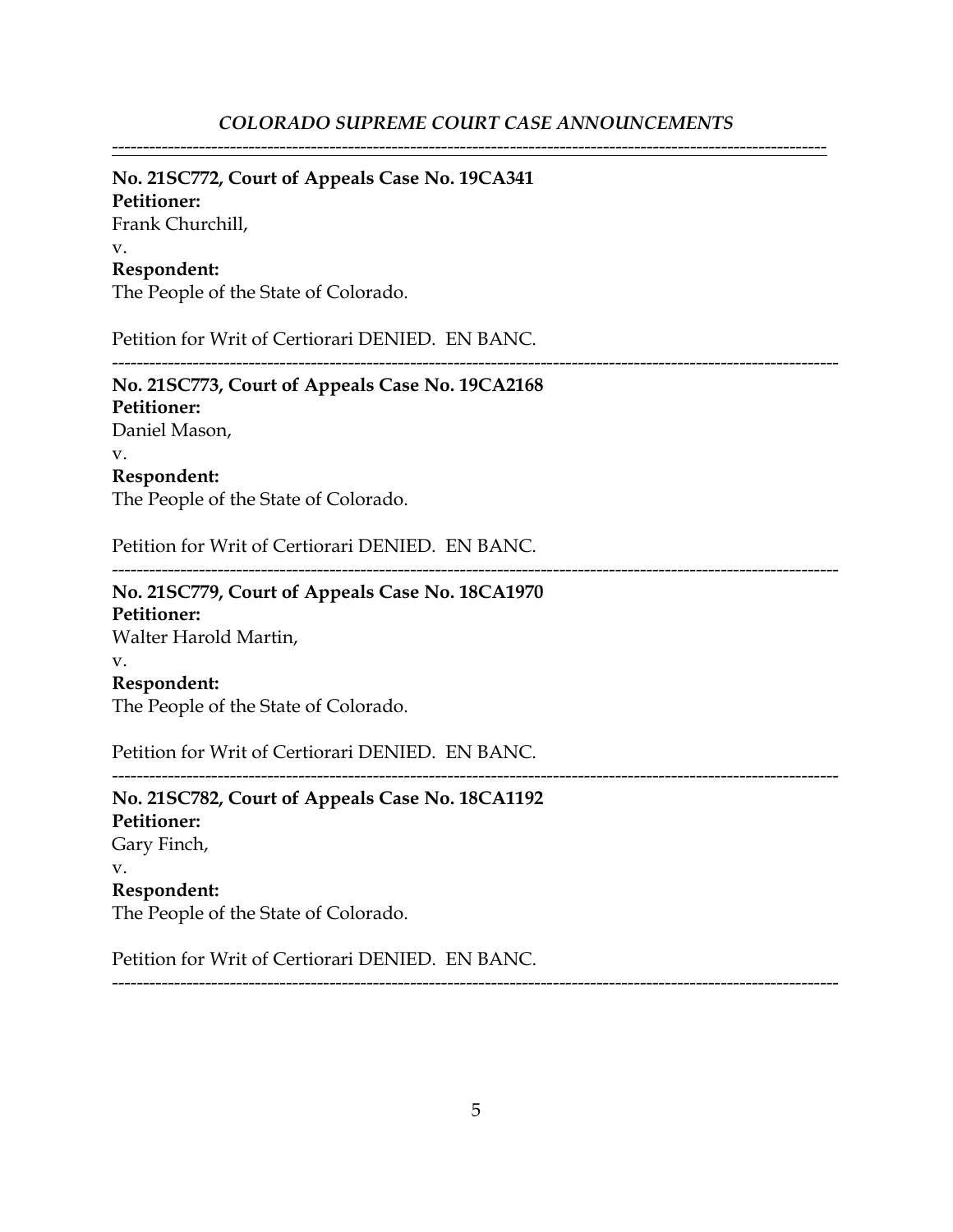-------------------------------------------------------------------------------------------------------------------

#### **No. 21SC783, Court of Appeals Case No. 18CA2103**

**Petitioner:** Lisa Renee Midboe, v. **Respondent:**

The People of the State of Colorado.

Petition for Writ of Certiorari DENIED. EN BANC.

---------------------------------------------------------------------------------------------------------------------

**No. 21SC784, Court of Appeals Case No. 19CA1571 Petitioner:** Debbie Morales, v. **Respondent:** The People of the State of Colorado.

Petition for Writ of Certiorari DENIED. EN BANC.

---------------------------------------------------------------------------------------------------------------------

# **No. 21SC786, Court of Appeals Case No. 19CA710 Petitioner:**

Joseph Anthony Camp, v.

# **Respondent:**

The People of the State of Colorado.

Petition for Writ of Certiorari DENIED. EN BANC.

**No. 22SC73, Court of Appeals Case No. 21CA809 Petitioner:** W.J.T., III, v. **Respondent:** The People of the State of Colorado, **In the Interest of Minor Children:** W.J.T. and J.T., **and Concerning** L.L.Z.

Petition for Writ of Certiorari DENIED. EN BANC.